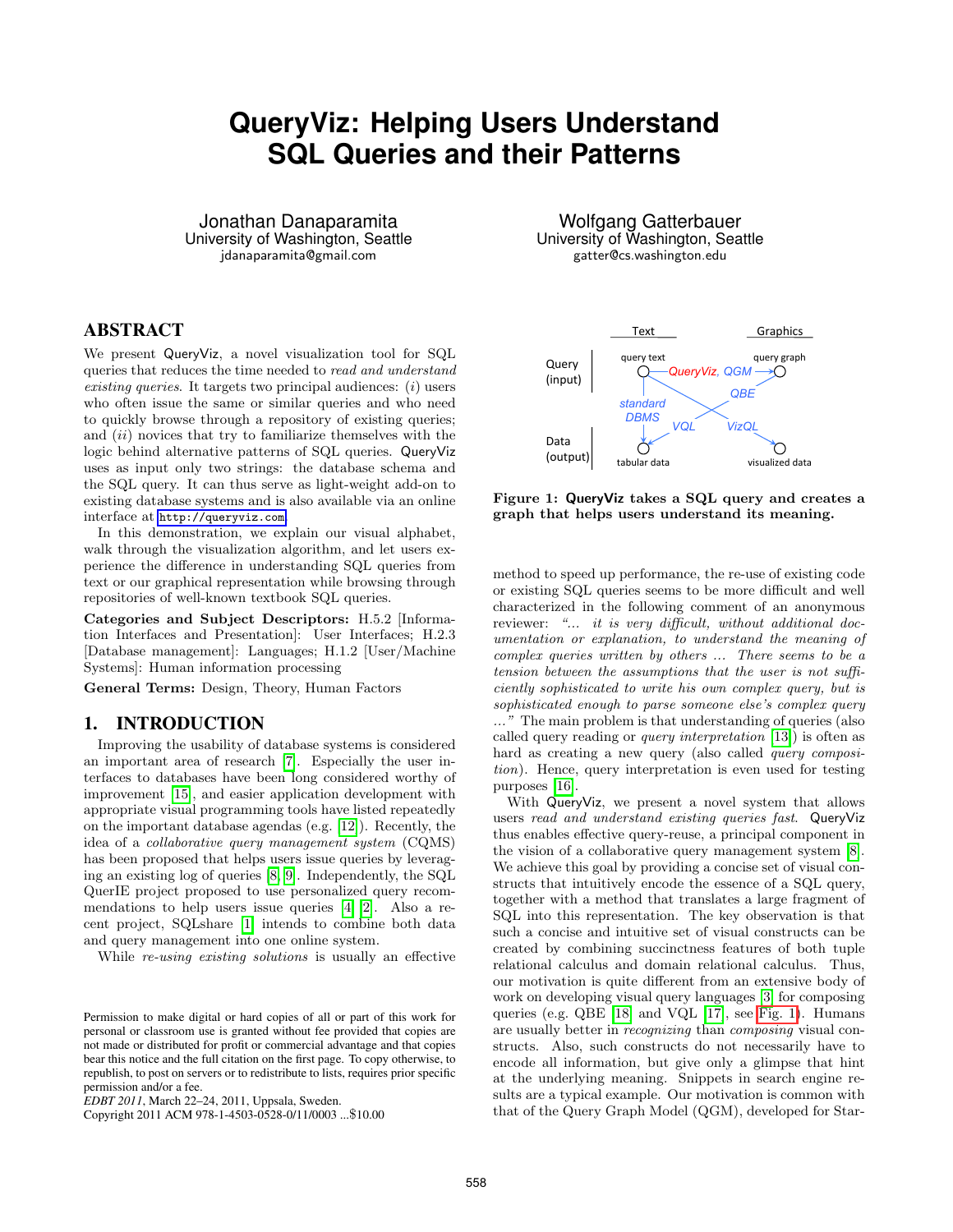<span id="page-1-0"></span>

Figure 2: Application scenario: A user searches for a particular query by browsing through a repository of 100 previously recorded SQL queries. For each SQL query (a), she needs to *quickly understand* its meaning. QueryViz can help her understand the query by showing a succinct representation of its logical semantics (b).

bust [\[5\]](#page-3-13). However, QGM is targeted towards understanding actual query plans not the semantics of a query, and its full specification was never released to the public.

We illustrate our application scenario with an example.

Example 1.1. Consider a simple movie database with the schema: Actor(id,fname,Iname,gender), Casts(pid,mid,role), Movie(id,name,year,rank). Now consider the SQL query de-picted in [Fig. 2a,](#page-1-0) or alternatively, the QueryViz representation in [Fig. 2b.](#page-1-1) What is the meaning of this query? Answer: Find all actors with Bacon number 2.

Our second main motivating application for QueryViz is as teaching tool. We have observed that students often have difficulties understanding the logic behind correlated and uncorrelated nested queries. Whereas coding patterns are well-studied and known, this notion is not common for SQL. QueryViz allows novice SQL users to browse through existing repositories and thus intuitively familiarize themselves with the logical patterns behind the SQL syntax.

Despite their intuitive appeal, graphical representations are not always better [\[11\]](#page-3-14) and despite much effort and many visual languages proposed [\[3\]](#page-3-10), visual query languages never took the important place conceived by their creators. We think there are three main points that distinguishes our motivation, scenario and solution from other approaches:  $(i)$  Add-on: Our visualization does not replace alternative encodings, but accompanies the textual representation of the query. It helps better understand existing code by getting a first intuitive glimpse of the query's meaning. This application is quite similar to text snippets in search engines.  $(ii)$  No syntactic learning: Graphical representations, especially those used in notation, are far from being intuitively obvious and need training for applying them. For us, users do not need to apply them, but just read them. They can immediately switch between text and graphics and learn while browsing. *(iii) Memory*: When a user issues a query often, the visual layout of the query is a strong cue for finding the same query during browsing.

Note that our work is closely related to recent work by Ioannidis et al. [\[14,](#page-3-15) [10\]](#page-3-16) who translate SQL queries into natural language. They also use a graphical representation of a query, however only as intermediate step which is why their <span id="page-1-1"></span>graphs are visually more complex (cp. [\[10,](#page-3-16) Fig. 3] vs. [Fig. 6\)](#page-2-0).

QueryViz is motivated by the CQMS project<sup>1</sup> at University of Washington that develops tools to help database users more effectively re-use previously executed queries.

# 2. QUERYVIZ OVERVIEW

QueryViz is implemented in Java. It receives two strings as input and uses a graph rendering tool (currently  $Graphviz^2$ ) to return a QueryViz image of the query [\(Fig. 3\)](#page-1-2).

<span id="page-1-2"></span>



First, QueryViz parses both the schema and the query strings into two abstract syntax trees (AST). Only a subset of SQL is currently supported and queries that use additional commands result in a syntax error. Second, it processes the ASTs and produces data structures representing the schema and the query. These data structures typically include information about tables to be used and their alias names, various predicates specified in the query, and columns to be projected. These data structures are then manipulated to create an underlying encoding for the graph visualization. The output of this stage is an internal representation of the QueryViz graph. The third stage arranges the QueryViz graph by including information about vertical and horizontal depth arrangements. QueryViz currently outputs this information as a DOT file, which is finally rendered with the help of GraphViz.

 $^{\rm 1}$ <http://db.cs.washington.edu/cqms>

 $^2$ <http://www.graphviz.org/>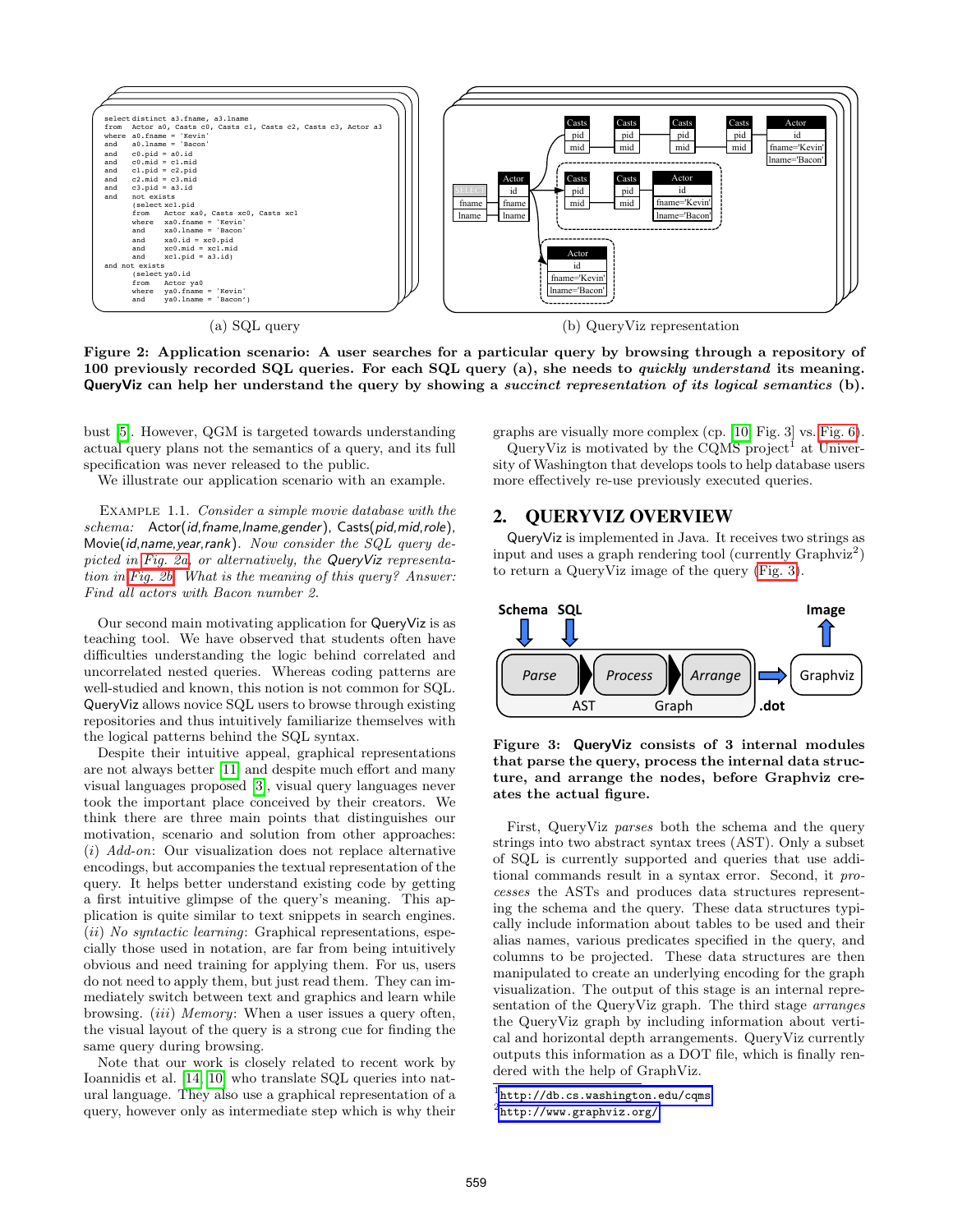<span id="page-2-1"></span> $R(a,b,c)$ ,  $S(d,e)$ 



Figure 4: Schema with three equivalent queries  $(q_1)$ to  $q_3$ ), their common QueryViz representation  $V_2$  and their respective translations into FOL.

 $V_2$ :  $a$  : ∃b.( $R(a, b, ) \wedge \neg (\exists d. (S(d, ) \wedge d = b)))$ 

## 3. A GLIMPSE BEHIND THE SCENES

The complexity of understanding SQL queries is partly due to the fact that there are several alternative expressions that are equivalent, based on syntactic redundancy and algebraic properties of the query constructs [\[6\]](#page-3-17). For example, [Fig. 4](#page-2-1) shows three identical queries with different syntax.

Our observation is that a variety of syntactic constructs can be represented with only a few core visual constructs, namely: three types of nodes, lines with optional direction and comparison operators, and optional bounding boxes in two line styles (cp. [Fig. 5\)](#page-2-2). Our visual alphabet is very close to the basic operators of the First-Order Logic (FOL) representation of queries, but also combines succinctness ideas from both tuple relational calculus (TRC) and domain relational calculus (DRC): Similar to DRC (and hence Datalog), the locality between a relation and its attribute names is preserved, hence there is no need for aliases. Similar to TRC (and SQL), we do not represent anonymous variables, i.e. variables that do not participate in any selection, join or comparison predicate. Furthermore, our representation allows edges not just between attributes, but also between relation names for unions of queries (no example shown here).

DEFINITION 3.1 (QUERYVIZ GRAPH). a QueryViz graph V is  $(\mathcal{R}, S, E, \mathcal{B})$  where:  $\mathcal R$  is a collection of sets of nodes  $R_i = (r_i, A_i)$  with  $r_i$  being the relation name and  $A_i$  being an ordered subset of the relation's attributes  $(a_{i1}, \ldots, a_{ik});$  $S = (SELECT, A_s)$  is set of nodes representing the selected attributes; E is a set of edges  $e_j = (s_j, t_j, c_j)$  where the start node  $s_j$  and end node  $t_j$  are chosen from  $\bigcup r_i \cup \bigcup a_{ij}$ , i.e. from both the relation names and their attributes, and  $c_j$  is a comparison operator  $c \in \{ =, \neq, >, \geq, <, \leq \}$ ; and B is a possibly empty set of bounding boxes  $B_i = (\mathcal{R}_i, s_i)$  where each bounding box groups together a disjoint set  $\mathcal{R}_i$  of relations and has a line style  $s_i \in \{dashed, double\}$ .

<span id="page-2-3"></span>EXAMPLE 3.2. Consider query  $q_5$  in [Fig. 6,](#page-2-0) taken from the Demo quiz of [gradience. com](gradience.com). Both relations partici-

<span id="page-2-2"></span>

Figure 5: Lines with optional direction and comparison operators, together with bounding boxes in two line styles that group together relations suffice to express the most important syntactic constructs of nested SQL queries.

<span id="page-2-0"></span>Scores(team,day,opponent,runs)

|  | from Scores S1<br>where not EXISTS<br>$\sqrt{\phantom{a}}$ select $\sqrt[*]{\phantom{a}}$ | $q_5$ select <code>S1.team</code> , <code>S1.day</code><br>from Scores S <sub>2</sub><br>where S1.runs=S2.runs<br>and $(S1.$ team $\langle$ >S2.team OR |
|--|-------------------------------------------------------------------------------------------|---------------------------------------------------------------------------------------------------------------------------------------------------------|
|  |                                                                                           | $(51.$ day $\langle$ $>$ S2.day))                                                                                                                       |

| И5 |      | Scores |  | <b>Scores</b> |  |
|----|------|--------|--|---------------|--|
|    | team | team   |  | team          |  |
|    | day  | dav    |  | day           |  |
|    |      | runs   |  | runs          |  |

$$
q_5: t, d: \exists o.\exists r. (S(t, d, o, r) \land \neg(\exists t_2.\exists d_2.\exists o_2.\exists r_2.(S(t_2, d_2, o_2, r_2) \land r_2 = r \land (t_2 \neq t \lor d_2 \neq d))))V_5: t, d: \exists r. (S(t, d, -, r) \land \forall t_2.\forall d_2.\forall r_2.(S(t_2, d_2, -, r_2) \land r_2 = r \Rightarrow t_2 = t \land d_2 = d))
$$

Figure 6: Query for "teams and days on which the team had a run that was neither repeated on another day nor by another team," its QueryViz representation, and their respective translations into FOL.

pating in the query are identical but do not need aliases. Attributes which are not relevant (here opponent) are not shown. Also, in this particular case, visualizing disjunctions can be avoided by using universal quantification.

Theoretical and practical limits. QueryViz focuses only on set semantics and does not provide visual constructs for distinct nor outer-joins. The formalism allows for unions of queries and, with the help of one additional visual construct, for arbitrary nestings of disjunctions; however, the representation can then become exponentially large in the